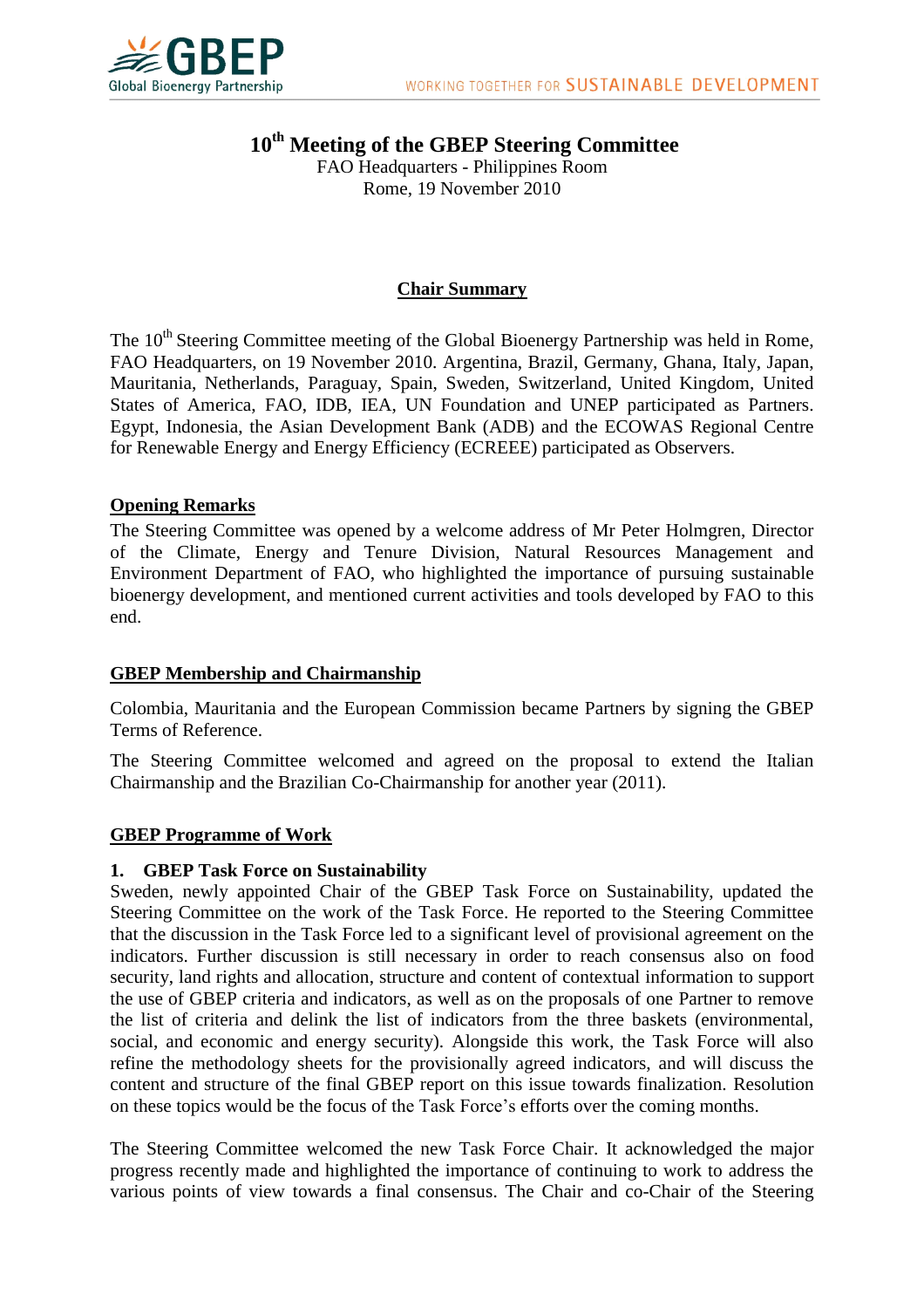Committee invited interested Partners to work closely to this end, through the Secretariat and/or bilaterally, using a pragmatic approach. The Steering Committee endorsed the timeline proposed by the Task Force Chair to finalize this GBEP work on sustainability.

# **2. GBEP Technical Working Group – Discussion on the new GBEP Task Force**

Italy, co-Chair of the Technical Working Group (TWG), informed the Steering Committee that since last meeting in Tunis, bilateral discussions took place, with the support of the GBEP Secretariat, to facilitate the establishment of the new GBEP Task Force on Capacity Building and Technology Cooperation for Sustainable Bioenergy. In order to facilitate the finalization of the current work of the Task Force on Sustainability, it was decided to give priority to it and postpone the discussion on the programme of work of the new Task Force to March 2011. At that time a final agreement is foreseen, with a view of a formal endorsement by the  $11<sup>th</sup>$  Steering Committee in May 2011.

The GBEP Secretariat in Tunis was asked to explore the possibility of creating a search tool on the GBEP website to facilitate access to relevant information contained in the two reports that the TWG finalized at that time ("Financing options for bioenergy projects and programmes" and "Analytical tools to asses and unlock sustainable bioenergy potential"). The GBEP Secretariat formally announced that the search tools are up and running on the GBEP website since the beginning of October 2010.

The Steering Committee invited the TWG to meet in March 2011 in the occasion of the next GBEP meetings, and encouraged a swift agreement on the scope and programme of work of the new Task Force.

# **3. GBEP Task Force on GHG Methodologies**

UN Foundation, co-Chair of the GBEP Task Force on GHG Methodologies, updated the Steering Committee on the work of the Task Force and submitted the finalized "GBEP Common Methodological Framework [for GHG Lifecycle Analysis of Bioenergy](http://www.globalbioenergy.org/fileadmin/user_upload/gbep/docs/2009_events/7th_SC_NY/GBEP_GHG_report_2306.pdf) – Version One" for approval. The Task Force co-Chair also announced that proposals of capacity building and awareness raising activities related to the work of this Task Force will be submitted to the TWG for due consideration in the discussion related to the new Task Force.

The Secretariat presented the "Clearing House on GHG methodologies" developed on the GBEP website by the Italian Institute of Agricultural Economics (INEA) with the support of the Secretariat. This tool is intended to be a useful platform for more effective communication among experts and for comparisons of results on GHG studies, as well as to inform users of different methodological approaches and scientific developments. Partners and Observers were encouraged to provide the Secretariat with any relevant document and/or study for posting on the clearing house. It will be publicly available online from January 2011.

The Steering Committee endorsed the "GBEP Common Methodological Framework [for GHG](http://www.globalbioenergy.org/fileadmin/user_upload/gbep/docs/2009_events/7th_SC_NY/GBEP_GHG_report_2306.pdf)  [Lifecycle Analysis of Bioenergy](http://www.globalbioenergy.org/fileadmin/user_upload/gbep/docs/2009_events/7th_SC_NY/GBEP_GHG_report_2306.pdf) – Version One" and the clearing house web tool under finalization. In light of the importance recognized to capacity building and awareness raising activities related to the GBEP methodological framework, the Steering Committee invited Partners and Observers to start those activities through bilateral discussions. To facilitate this, Partners and Observers are contributing in-kind to the translation of the GBEP methodological framework from English. The Inter-American Development Bank (IDB) announced to contribute with its translation in French, Spanish and Portuguese.